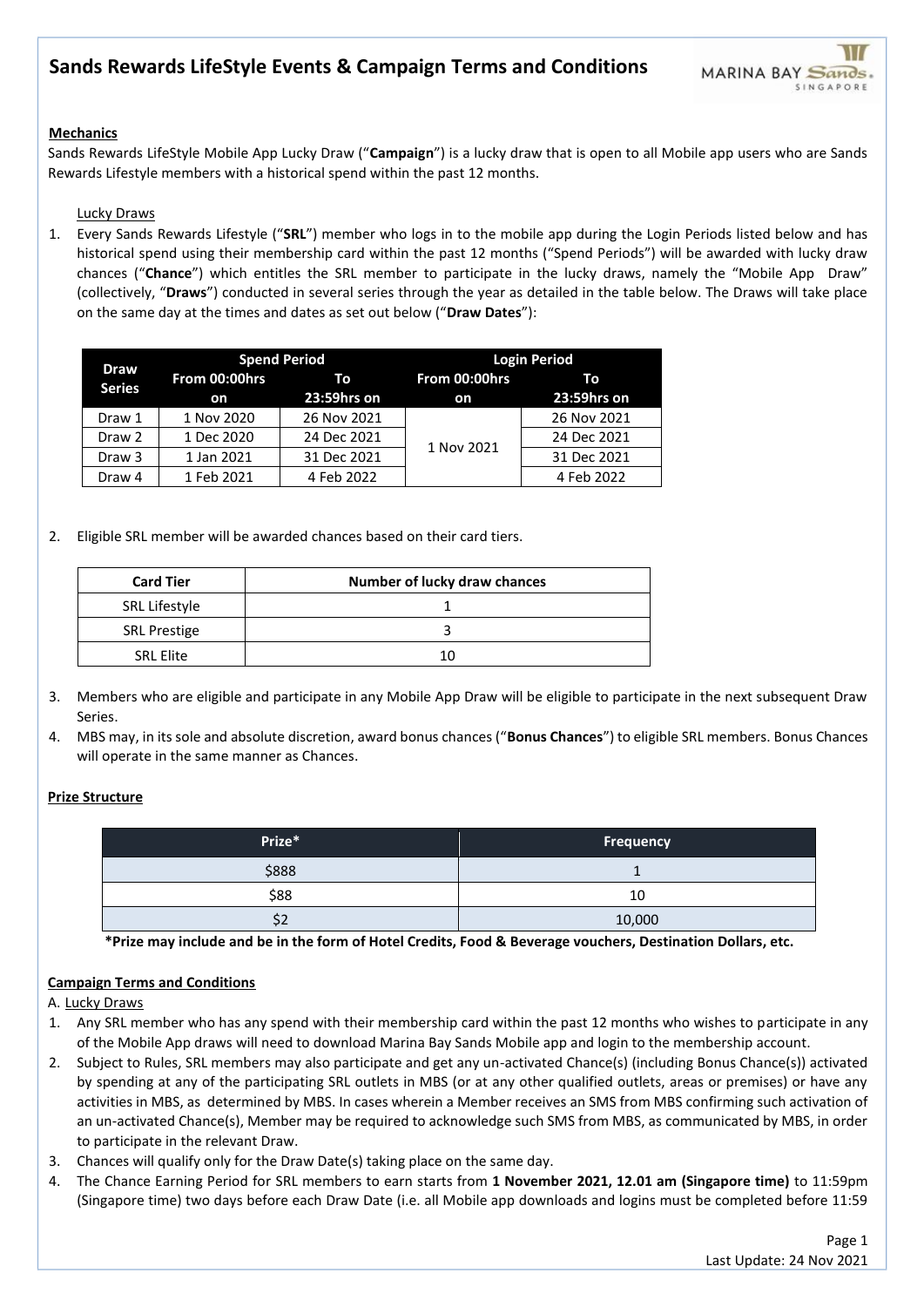pm (Singapore time) two days before each Draw Date). All members who download and login to the mobile app from 1 November 2021 will qualify for all Draws.

- 5. MBS will hold the Draw at the promotion area located at the B1 event area (above Sampan Rides in The Shoppes) ("Event Area").
- 6. Lucky draw Winners who won \$88 and \$888 destination dollars must redeem their prizes at any SRL kiosks located in MBS from 7pm onwards (Singapore time) on the Draw Date to 11.59 pm (Singapore time) of the following day. Failure to do so will result in the SRL member forfeiting his/her prize and will not be considered as a 'Winner' of the Draw.
- 7. Lucky Draw Winners who won \$2 destination dollars, MBS will credit the Destination Dollars into SRL member account.
- 8. If prize is in the form of Destination Dollars, MBS will credit the Destination Dollars into SRL member account within forty-eight (48) hours. Destination Dollars will be valid for twelve (12) months and if not used, will be forfeited at the expiry of twelve (12) months.

### 9.

### **General Terms and Conditions**

- 1. **Terms.** The terms and conditions herein ("**General T&Cs**"), the Campaign Terms and Conditions and any other applicable specific terms and conditions relevant to this Campaign ("**Other T&Cs**"), together with any amendments as may be made from time to time, shall form a legal agreement between Marina Bay Sands Pte. Ltd. ("**MBS**") and you. By participating in this Campaign, you confirm that you have read, understood and agree to be bound by the General T&Cs and Other T&Cs (collectively, the "**Rules**"). In the event of any conflict or inconsistency between these General T&Cs and the Other T&Cs, the Other T&Cs will prevail followed by the General T&Cs.
- 2. **Campaign Period.** The period of this Campaign will be from **1 Nov 2021** through **28 Feb 2022** ("**Campaign Period**"). This Campaign will expire at the end of the Campaign Period at which time, no further participation in this Campaign will be permitted.

### 3. **Eligibility and Participation.**

- a. To be eligible to participate in this Campaign, you must:
	- i. be a Sands Rewards LifeStyle ("**SRL**") member and be eighteen (18) years of age or older. If you are not an existing SRL member, you can sign up for membership at any Sands Rewards counter in MBS; and
	- ii. not fall within any of the following categories of persons: (x) advertising agencies (and affiliates) of MBS; (y) permanent, contract and/or temporary staff or employees of MBS tenanted retailers managing transactions; and (z) employees of MBS and their immediate family members;
	- iii. satisfy any other eligibility criteria ("**Qualifying Participant**").
- b. If you are not a Qualifying Participant and have participated in this Campaign, MBS reserves the right to disqualify your participation as well as seek the return of any payment, award or prize (including such payment, award or prizes credited to any of your membership accounts with MBS) from you.
- c. MBS further reserves the right to disqualify your participation in this Campaign as well as seek the return of any payment, award or prize (including such payment, award or prizes credited to any of your membership accounts with MBS) from you if: i. you have cheated;
	- ii. tampered or attempted to tamper with the entry process of this Campaign; iii.

manipulated or attempted to manipulate the operation of this Campaign; or

iv. your conduct is in breach of the Rules including providing false information (such as fake accounts, personas or photos) or deliberately withholding information.

### 4. **Prizes, Draws and Collection.**

- a. Qualifying Participants who have won prizes as a result of participating in this Campaign ("**Winning Participant**") must accept the relevant prize "as is". Prizes cannot be exchanged for cash, are non-transferable, non-exchangeable, non-reimbursable and may not be sold or used for any commercial purpose, including but not limited to any use for which the Winning Participant would be entitled to collect fees or receive any remuneration.
- b. The Winning Participant is solely responsible for the payment of any applicable tax in relation to the relevant prize and for any costs associated with the prize or its use.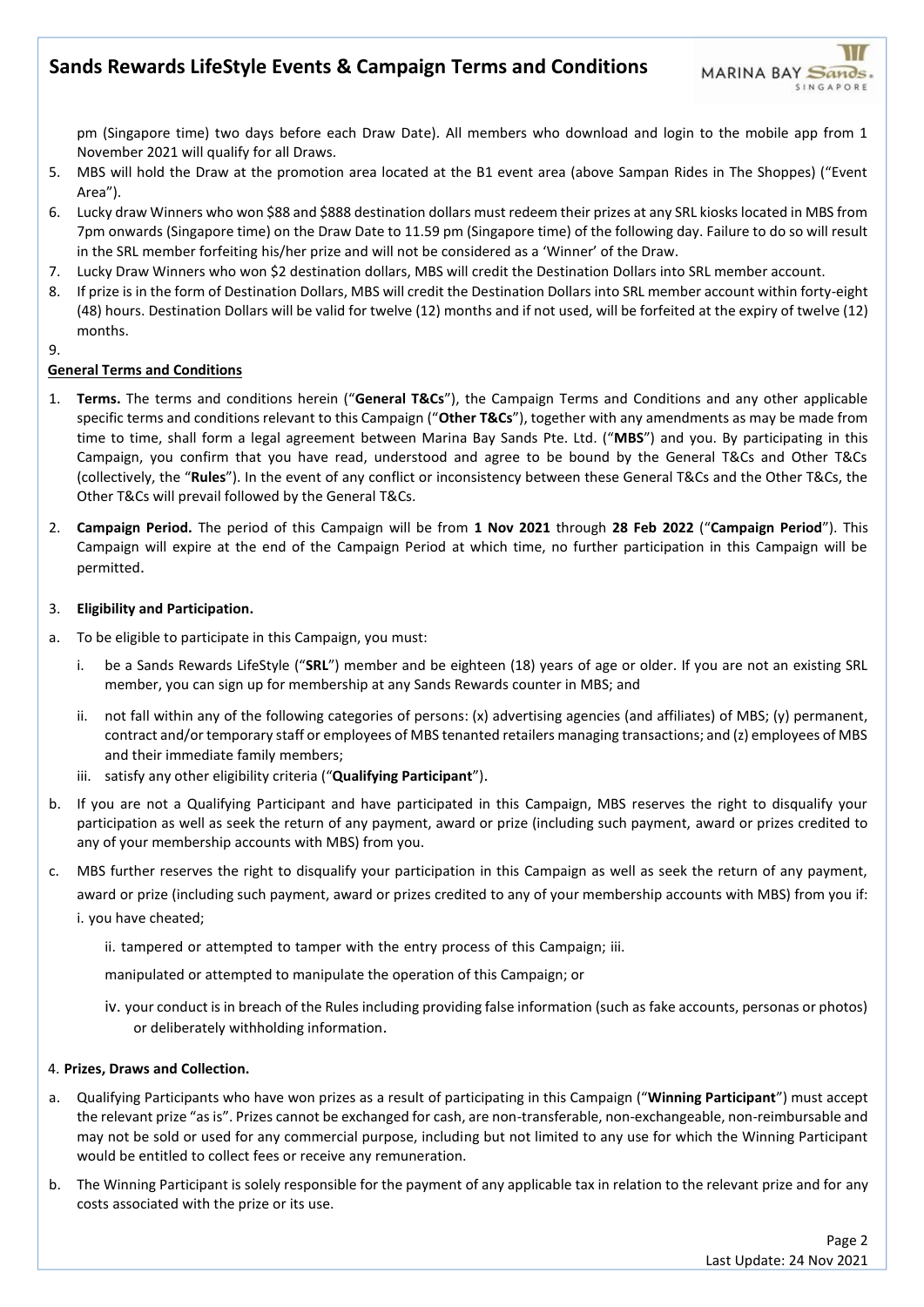- c. MBS reserves the right to substitute any prize with one or more prize alternatives of equivalent value (other than cash).
- d. All prize draws will take place at the time or within the timeframe specified for this Campaign. Prizes will be drawn at random.
- e. If prizes are in the form of Destination Dollars and a Winning Participant (who is also a SRL member) will accumulate more than the maximum S\$100,000 Reward Dollars as a result of accepting the prize, SRL member agrees that Reward Dollars in excess of S\$100,000 will not be credited to SRL member's account in accordance with SRL Terms and Conditions. Accrual of Reward Dollars will cease and resume only when SRL member's account balance falls below S\$100,000 Reward Dollars.
- f. All prizes must be collected in the manner and within the period specified in the winning notification sent to the Winning Participant. If the Winning Participant fails to collect the prize, MBS reserves the right to draw another winner in place of the Winning Participant or to regard the prize as forfeited without liability to the Winning Participant. MBS' decision is final.
- g. MBS reserves the right not to award a prize or to seek the return of any prize awarded in the event that the Winning Participant is not entitled to receive such prize in accordance with applicable law (provided always that the Winning Participant is solely responsible for providing evidence that he/she is entitled to receive any prize) or if MBS has cause to disqualify the Winning Participant in accordance with section 3c.
- h. MBS is not an agent of the merchants supplying the prizes. MBS will not accept contractual, torts or any other kind of liability in respect of any prizes supplied by third party merchants. Any photograph used to showcase or promote a prize is for illustrative purposes only and the actual prize may differ from appearance and other features from the item shown in the photograph. MBS makes no representation or warranty as to the quality, design, specifications, condition or performance of such a prize and assumes no liability or responsibility for the acts or omissions of the relevant merchants or any nonperformance or defects in any prizes supplied by third party merchants. Any dispute about the quality, condition or performance of a prize supplied by third parties is to be resolved directly between the Winning Participant and the relevant merchant.
- 5. **Publicity and Intellectual Property.** By participating in this Campaign, you agree to MBS or any of its related companies including but not limited to Las Vegas Sands Corporation in the U.S. (collectively, the "**Company**"), the Company's agents and third party service providers and governmental and regulatory authorities (whether located in Singapore or elsewhere) (collectively, the "**Parties**") to collect, use, store, disclose to the Parties, and/or broadcast via any corporate and public media platforms in any jurisdiction ("**Use**") your personal data as collected by MBS from time to time (the "**Data**") for the purposes of:
	- i. processing and administering matters relating to this Campaign, customer service matters (e.g. contacting you for surveys, conducting data profiling and data analytics to better understand your preferences to improve MBS' services, etc.), or any purposes as set out in the prevailing MBS' privacy policy at [https://www.marinabaysands.com/privacy-notice.html,](https://www.marinabaysands.com/privacy-notice.html) and the Company's legal, operational and business needs;
	- ii. complying with the Company's internal policies, any applicable law/regulation and request/direction of any applicable authorities of any relevant jurisdiction that is binding on the Company; and
	- iii. marketing and advertising the Company's business within and outside of Singapore. For this purpose, you grant MBS a licence to Use your personal data, including your images and likeness, and waive all claims for payment for such Use.
- 6. You may withdraw your consent to the above processing, access or correct your personal data by following the instructions as set out [in https://www.marinabaysands.com/data-protection-office.html.](https://www.marinabaysands.com/data-protection-office.html) Please note that MBS may be unable to administer this Campaign without your consent to the above.

## 7. **MBS Liability.**

- a. MBS will not be responsible for (i) electronic transmission errors or delays resulting in your inability to participate or other loss, (ii) theft or destruction of or unauthorised access to or unauthorized alterations of materials, or technical, hardware, software failures of any kind, (iii) lost or unavailable connections, or delayed computer transmissions, whether caused by MBS, users, or by any of the equipment or programming associated with or utilised in this Campaign or by any technical or human error which may occur in the processing of submissions which may limit, restrict, or prevent your ability to participate in this Campaign, or (iv) any loss of opportunity to participate in this Campaign for any reason whatsoever.
- b. MBS shall not be held liable for (i) any delay in performing or partial or total failure to perform any of its obligations to the Winning Participants under the Rules if such delay or failure is caused by circumstances beyond the reasonable control of MBS, or (ii) its affiliates, authorised dealers/distributors, agents, including without limitation delays, changes, disruptions, cancellations, diversions or substitutions howsoever caused including without limitation as a result of war, terrorist action or threatened terrorist action, strikes, hostilities, civil commotions, accidents, fire, flood or natural catastrophes. MBS shall not be obliged to give any reason or enter into any correspondence with any persons on any matter concerning this Campaign.